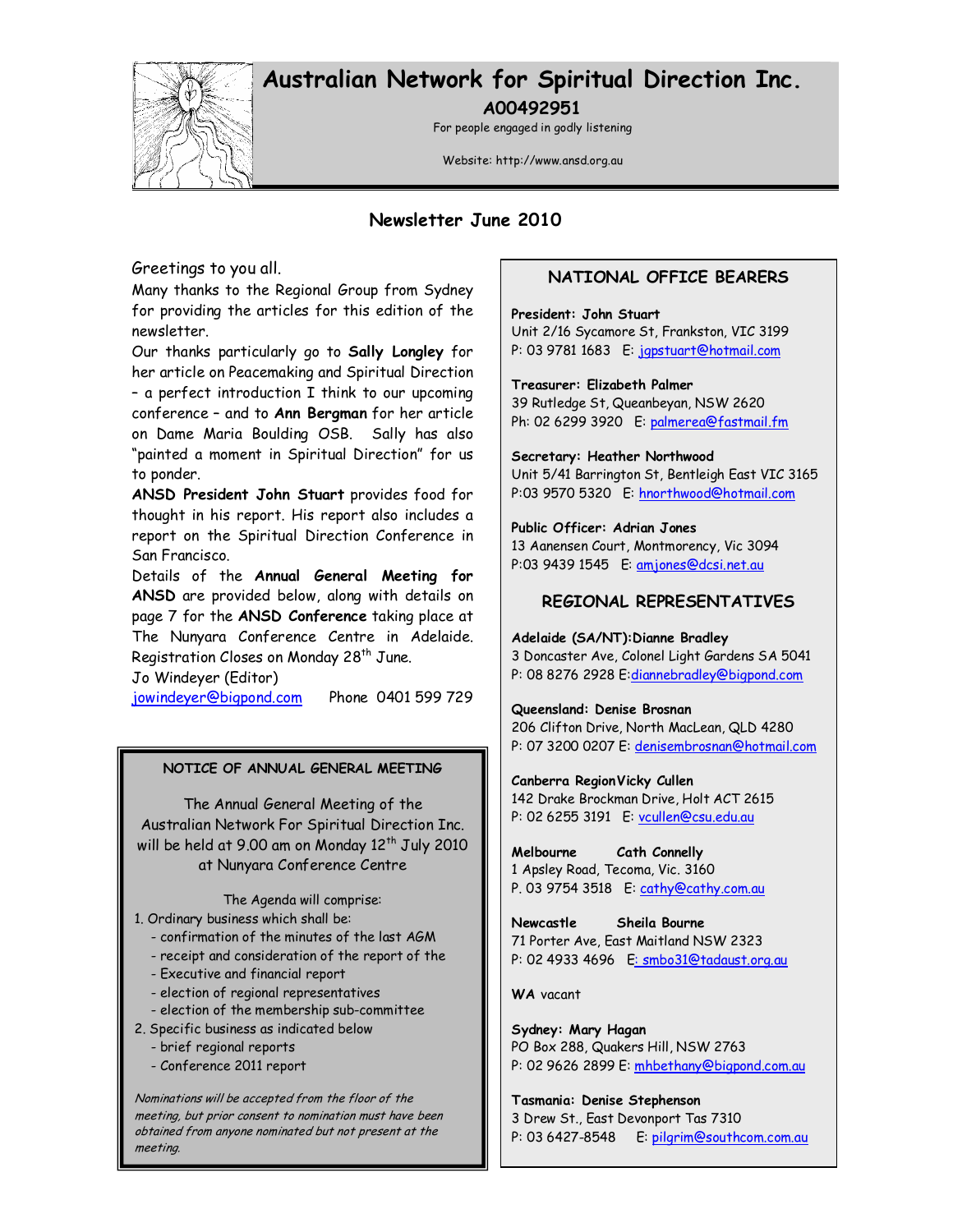### President's Letter

Let me paint a scene. It is late on Easter Sunday [the first one] and the lads are heading away from Jerusalem. They are feeling very despondent. As they walk along and talk they cannot believe that all their dreams have been dashed. They had really pinned their hopes on Jesus to get rid of the Romans or at least to help them find their own courage to deal with the very hard life under the vicious Roman rule. He had shown a lot of courage himself and did not seem out of his depth in presenting his case for the way God was present in their lives and in the lives of everyone. He certainly had a lot of fresh insight into their own ancient traditions. The way he turned the Pharisees around when asked who was a neighbour; to point to even a Samaritan actually made sense in the big scheme of things. Not that his answer pleased them too much. But he was unfazed by their hostility.

Anyway in their present frame of mind it did not matter all that much now and the need to get as far away from Jerusalem as possible was uppermost in their minds. Then out of the blue a stranger appears. They were so engrossed in their own woes they hadn't noticed anyone else on the road. All of a sudden they realized it was Jesus. They were shaken and then Jesus let fly "Who do any of you think you are? I have never met such weakness. You all abandoned me and ran away with your tails between your legs. And here you are scurrying away and even abandoning your mates. How often did I talk to you about where God was in our journey and you even seemed to realise a little that I had something fresh to say? It didn't take long for you to lose faith did it? YOU ARE WEAK!"

"And the rest of them aren't much better. I thought Peter would have had a bit more guts. But he caved in very quickly. I cannot believe he betrayed me. And Judas----- well the less said about him the better. I am so bitterly disappointed in all of you. I will get around to the others in due time and let them know what I think of them."

It doesn't sound much like a spiritual direction does it? Here is a Jesus acting out of a position of hurt and using that to assert his power over others. There is no compassion here; no sense of invitation to people, afraid and lost, to find their own courage and trust. It does sound a bit like the Church telling Galileo that he is wrong and after realizing that he actually was right, taking another 400 years to apologise. It does smack of a Church that wants to guard it's good name and cover up clerical sexual abuse. It has all the hallmarks of some people, who in a fit of pique, accuse someone like Rowan Williams of destroying the church because he wants to have conversation with people over the gay issue or women's ordination rather than hide behind man made rules that exclude.

The real story of the lads who were getting out of Jerusalem, probably out of fear, was that they did meet a stranger on the road who far from berating them actually listened to them. And it was in the listening that they came to know, anew, that there was something deep within them that was of God and could equip them for the journey. They met the risen Christ and after the encounter were able to say "did our hearts not burn within us as he pointed out all we had missed in our sadness and fear."

Institutionally the Church is in deep crisis, across the denominational divide. The Church as we knew it has gone and will never come back. At the Melbourne ANSD day in March Frank O'Loughlin, parish priest of the Catholic parish of Sandringham spoke eloquently on this topic. He said that we are now in a time of transition when all we held as certain was being questioned. Rather than fazing us it is actually a chance to see the Jesus of Nazareth story with fresh eyes and an open heart. In such a time we have an ancient practice to assist us to face our fears and to approach the gospels afresh. It is the art and practice of spiritual direction. We know from the real Emmaus story and from all the Gospels that Jesus the Christ points to the reality that we are children of grace and not children of the fall. This lies at the heart of spiritual direction. It is a ministry of the Church i.e. the church that is prepared to open its heart to the invitation issued in the Emmaus story and not the church that wants to guard its good name and exclude people on the basis of ill founded rules.

At the recent Spiritual Directors International Conference in San Francisco the theme was based on Bro David Steindl-Rast's concept of Gratefulness, the Heart Of Prayer Gratefulness is at the heart of spiritual direction.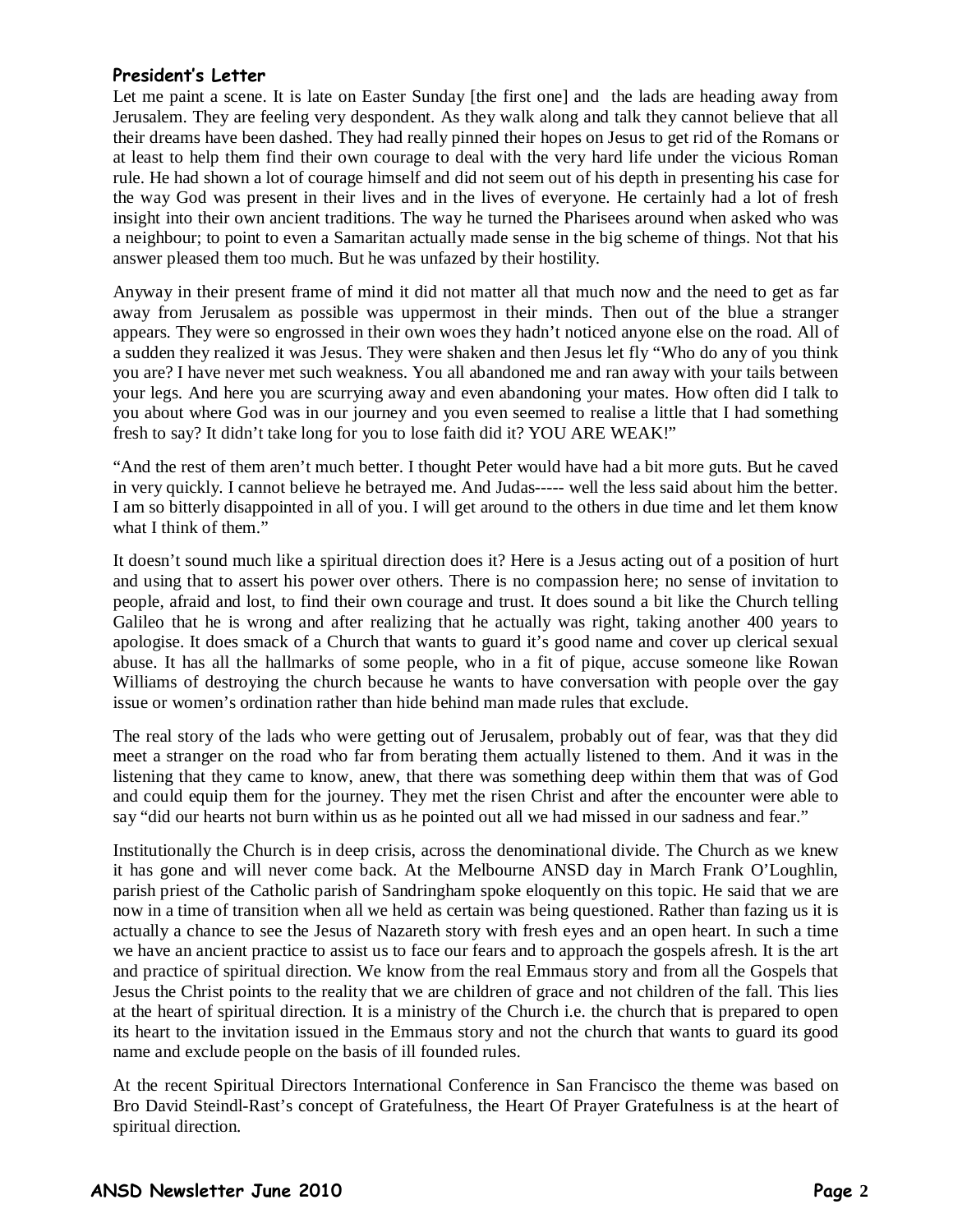The keynote speakers all picked up on this and led us into a journey where the invitation issued in the Emmaus episode rang loud and clear. The conference was just after Easter and at a time when there were daily reports of Vatican cover ups it was inspiring to be immersed in a process where guarding your good name or hiding behind rules and regulations was farthest from our minds. Brian Swimme called us to view our lives as part of a 14 billion journey of dying and birthing and of being deeply graced. Jane Vennard from Denver called us to see the Bow as a spiritual practice that allows humility to be honoured for she said that humility is at the heart of gratefulness. Alexander Shaia presented his insights into the Gospels as Four Paths, Four Questions, One Journey. He invited us to see spiritual direction as seeing through the partial to the whole. On the final morning David Steindl-Rast led us to recall our own experience of gratefulness. Bro David's presentation was for me more of the poet exploring rather than the teacher lecturing.

Through the whole conference the invitation to gracefully explore and deepen our individual and collective journeys stood out in sharp contrast to institutional religions attempt to control and dominate and tell us what to do.

There were a few ANSD members at the conference. Sue Dunbar presented a workshop as she was warmly received. Bernie Miles, Anne Bailey and Kristen Hobby made up the ANSD contingent.

Let me present a scenario. Two people running away from Jerusalem, fearing for their lives and devastated by the death of Jesus have a conversation with a stranger who listens to them, honours their story and patiently invites them to see through the partial story to the whole. They are transformed by the experience where they recognize the stranger as the Risen Christ. This is surely our experience in spiritual direction. This story is a very different one to where blame and recrimination and sin dominate so much of our religious institutions who too often are living out of fear and not grace. The Art and Practice of Spiritual Direction has the power to save our religions and our world from the tyranny of fear.

Alexander Shaia's website is www.quadratos.com. There is a wonderful interview on the website of Alexander by the now retired Alan Jones of Grace Cathedral in San Francisco. His book "The Hidden Power of The Gospels" has just been released. David Steindl-Rast also has a website. Brian Swimme has books and DVDs that are readily available.

John Stuart -ANSD President.

### Breathing Space Spirituality Centre The Psychological Experience of Christian Meditation Saturday 5 June 1.00 pm – 5.00 pm Holy Covenant Anglican Worship Centre. Dexter Street, Cook

*Christian Meditation and Centering Prayer are effective ways through which to achieve healing of body, mind and Spirit. During such prayer forms, the unloading of our un-consciousness takes place. Fr Keating presents wisdom on this process as we allow God to gently dissolve blockages and evacuate baggage. He refers to this process as the Psychological Experience of such meditation.* 

*Fr Thomas is the founder of the Centering Prayer Movement, and the Contemplative Outreach, which supports those wanting nourishment on their journey. His DVDs ensure his insights and wisdom are circulated around the world.* 

*Sr Lorraine is a Sister of Mercy, and has been involved in Retreat Ministry and Spiritual Direction for 16 years. She now enjoys Retreat Ministry at St Mary's Douglas Park; the Hermitage Marist Centre for Spirituality, Mittagong; St Clements Retreat Centre Galong and in Canberra at the Potters House, and throughout the Roman Catholic Archdiocese.* 

| Admission: \$20 | <b>RSVP:</b> Holy Covenant Parish Office | 6251 6100 |
|-----------------|------------------------------------------|-----------|
| Concession \$15 | Glenys Wimmer                            | 61560179  |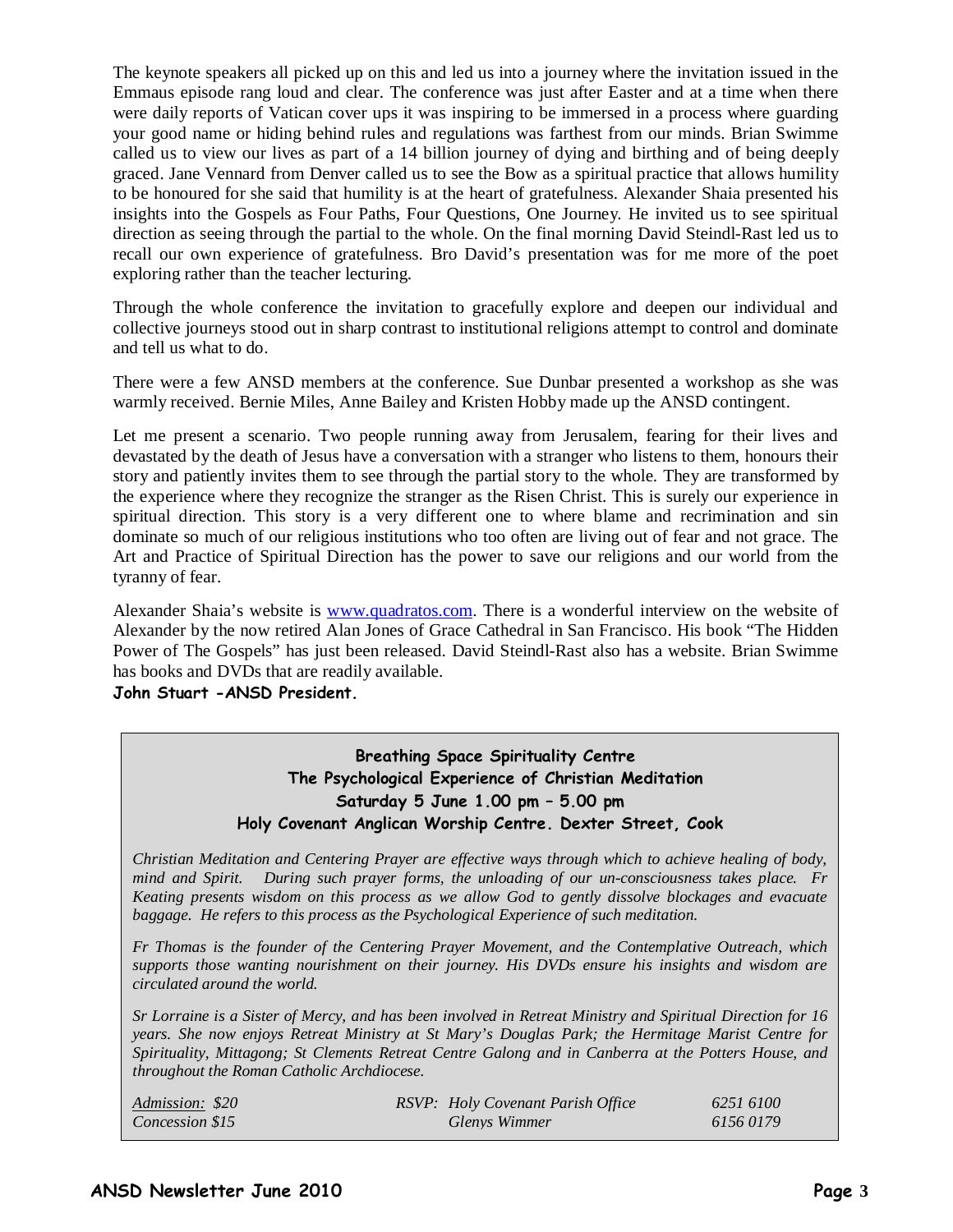### PEACEMAKING AND SPIRITUAL DIRECTION

*"Having resentment is like drinking poison and expecting someone else to die." Anon* 

 *"Peace is not something you wish for; It's something you make, something you do, something you are, and something you give away." Robert Fulqhum* 

When Jesus said "Love your enemies", "Do good to those who hate you", "Bless those that curse you" – did he really mean it? Or was it just a reference to pie in the sky when we die? If he meant it, and if we take Jesus' teaching as normative, then I guess we have to take note. In fact, Jesus didn't say – I want you to follow a set of creedal beliefs, you should be able to sign a statement of faith, I want you to adhere to a series of propositional statements. Rather, he said, "Follow me", which must mean Jesus is saying: do what I do, live as I live.

So then, what does it mean to follow Jesus into the uncomfortable territory of loving our enemies? Much has been written about the enemy within, and spiritual direction can take us into that arena where we can first look at who we are on the inside, and then help us in the movement towards greater authenticity and integrity in daily living, including that of loving those who get right under our skin.

The "Historic Peace Churches"<sup>1</sup> advocate non-violent resistance, and look toward peace making or peace building (as opposed to peace keeping<sup>2</sup>) being central to following Jesus. Some have misunderstood the stance of non-violence as a passive orientation – "I will stand by and do nothing while others use violence to protect my life style". However, the call is to give up our lives for others, and that includes our enemies! "While we were yet sinners, Christ died for us"; if someone dies for their friend, we can perhaps take that for granted... but if someone dies for their enemies... !!!!!

So the challenge for those advocating non-violence is to be prepared to risk their lives in the quest for peace worldwide and in our immediate contexts just as much as those in the armed forces. Christian Peacemaker Teams<sup>3</sup> are an example of folk who have done just that, going into Iraq and elsewhere and working amongst all sides of the conflict in an attempt to make peace (with some losing their lives in the process).

The question that arises for us is, how do we move toward that total freedom of being able to give up our lives in the quest for peace? How do we actually get to the place of being able to pray for those that curse us, to love the person that constantly belittles us and undermines our every move; that person who ridicules our abilities, makes us feel so stupid and useless, and that person who simply gets up our nose? And what about conflict – how **do** I deal with it?

As spiritual directors, are we working at our own enemies within and without, or are we being swept along with the dominant culture around us that says "You have a right to keep your resentment toward that person after all they have done to you". We often stroke and nurture our wounds keeping them open and raw, ready to be shown to yet another person who will again reinforce our own position. That is much easier (or so we kid ourselves) than choosing to work with the pain, examine how we feed on it, and with ruthless honesty begin to move toward making peace first with our own interior responses, and then with that of the other. This is indeed uncomfortable territory. But it is the road toward integrity and authenticity in becoming peace makers in our own contexts, wherever that might be.

 $\overline{a}$ 

<sup>&</sup>lt;sup>1</sup>Historic Peace churches are Christian churches, groups or communities advocating non violence. The term historic peace churches refers specifically to three church groups: Church of the Brethren, Mennonites, (including the Amish and Hutterites), and Quakers.

 $^2$  Peace keeping can refer to the decision to put one's head in the sand, and thus 'avoid conflict', through to a type of peace which is coercive, and maintained at the end of a gun.

<sup>3</sup> Christian Peacemaker Teams were founded by Gene Stoltzfus in 1988, a Mennonite Christian committed to nonviolence as a way of life.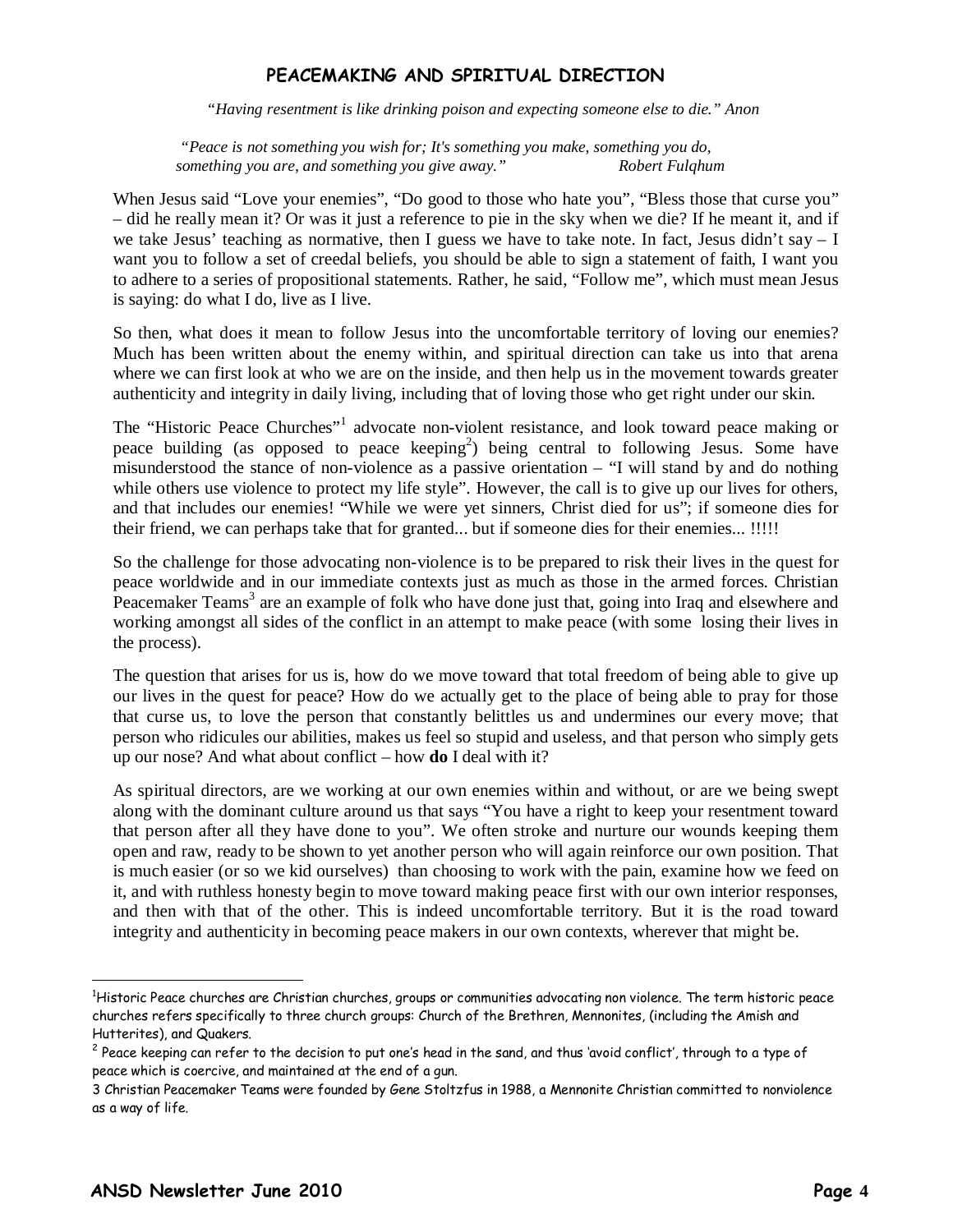Spiritual directors are not immune to the temptation to opt for the road of peace keeping. But all that lies at the end of this road of trying to "keep the peace" is only a mirage of peace. In our attempt to push the issues underground, to pretend that "things aren't so bad", "I don't (can't) really have an enemy" and "it doesn't really bother me ... much", we forfeit truth for a quick fix, and trade integrity and depth for superficial niceties.

Inner work needs to be done in order to walk the path of peace building. Matthew 5 has a few clues for us that provide very practical signposts that are useful to keep in mind both as we negotiate our own inner journeys and as we walk as spiritual directors alongside others in their journeys.

*"You have heard that it was said, 'An eye for an eye and a tooth for a tooth.' But I say to you, Do not resist an evildoer. If someone strikes you on the right cheek, turn to him the other also. And if someone wants to sue you and take your tunic let him have your cloak as well. If someone forces you to go one mile, go with him two miles. Give to the one who asks you, and do not turn away from the one who wants to borrow from you.* 

 *"You have heard that it was said, 'Love your neighbour and hate your enemy.' But I tell you: Love your enemies and pray for those who persecute you, that you may be children of your Creator in heaven. God causes the sun to rise on the evil and the good, and sends rain on the righteous and the unrighteous. If you love those who love you, what reward will you get? Are not even the tax collectors doing that? And if you greet only your brothers and sisters, what are you doing more than others?* 

*Matt 5:38-48* 

Many have understood this passage to give us only two options: fight or flight! And many have seen this passage as a recipe for being a coward and a doormat, letting injustice reign supreme. However, Jesus certainly cannot be described as either doormat or coward – so what is he getting at here?

What does Jesus mean when he says not to resist? Does that mean we take anything? The word that has been translated as resist is *anthistemi,* a military term meaning to respond in like, with violation or force, or "to set against especially in battle"<sup>4</sup>. So the meaning here is, if someone does evil toward you, don't respond with like, with evil. Don't let them set your agenda for you, thus becoming like them. Rather respond from **your own** place of conviction.

What *is* our own conviction? Do we know what this is? Are we as Spiritual Directors intentionally nourishing our sense of who we are, and allowing our interior furniture to be rearranged by the work of the Holy Spirit?

To turn the other cheek, is to give an example of how to respond with profound dignity! Walter Wink<sup>5</sup> points out that to be struck on the right cheek in a society where the left hand is not used for anything except "unclean tasks", requires that the perpetrator gives a back hand slap with the right hand. This shows clearly that the intention here is not so much to injure the person physically, but to injure their sense of personhood. A backhand was a way to demean those of lesser status. So to respond by saying, "If you are going to hit me, then let me turn my other cheek to you so that you hit me as an equal", would have been an unheard of response with a great sense of dignity, and refusal to accept the humiliation of being treated as a lesser being. Or as Wink puts it, one is saying "Try again. Your first blow failed to achieve its intended effect. I deny you the power to humiliate me"<sup>6</sup>. This is powerful! If the striker obliged, and hit the left cheek, he would be accepting that this person IS an equal! Remember that the audience to which Jesus was speaking belonged to a culture where there was institutionalised structural evil and inequality, and where shame and honour were central to their world. This act by the one who has been hit, robs the striker of his weapon.

 $^{\circ}$  Wink, p4  $^{\circ}$ 

 $\ddot{\phantom{a}}$ 

 $^4$  Liddell-Scott, Greek-English lexicon, in Wink-

 $^5$  .Beyond Just War and Facifism: Jesus' Honviolent Way" www.cres.org/star/\_wink.htm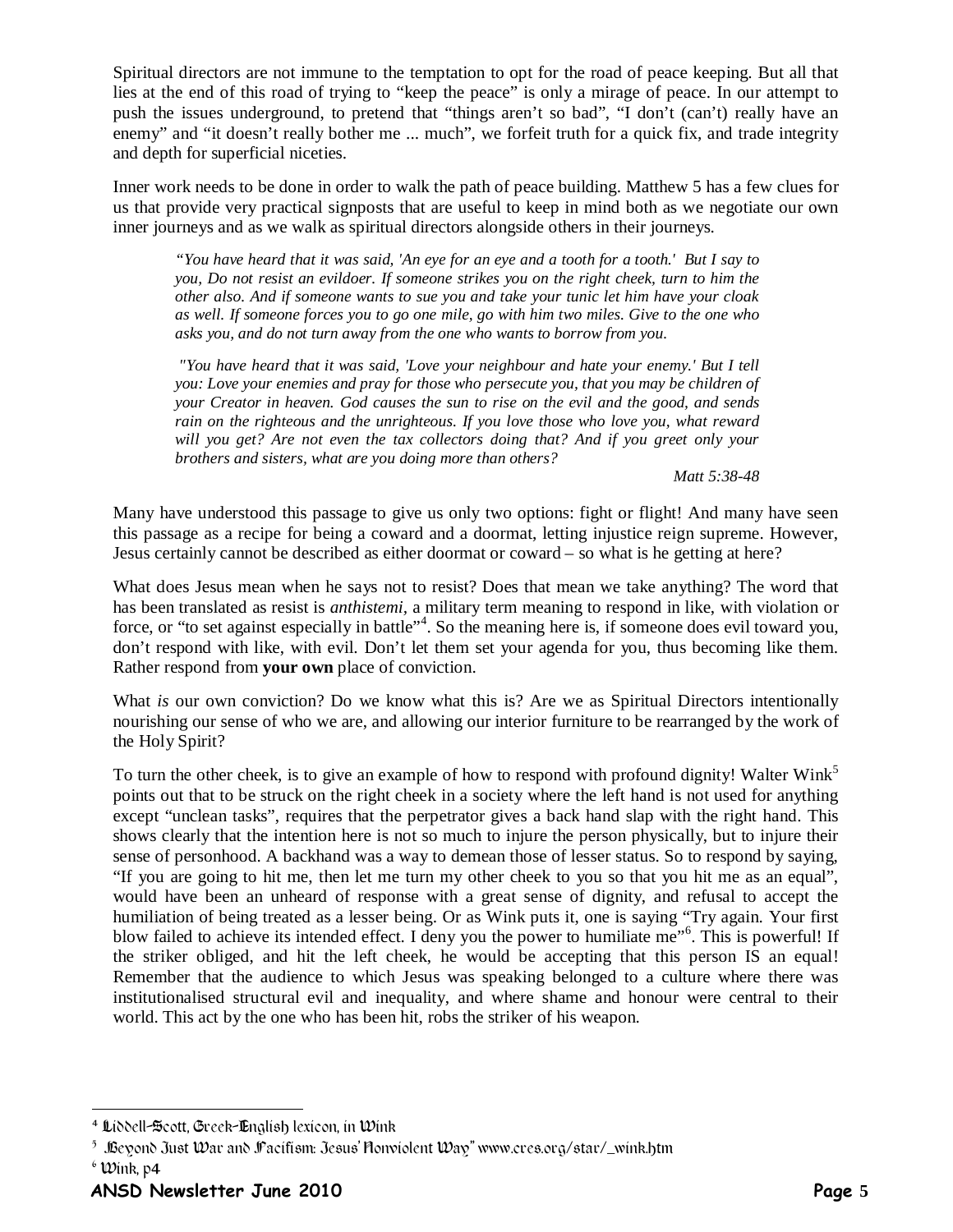The two other examples Jesus uses of the under garment and the extra mile are in a similar vein. This article does not allow the space to explain them in detail, but instead if you are interested to pursue this aspect, Wink's writings are highly recommended. What is pertinent for this article, is how such a passage as Matthew 5, informs us as Spiritual Directors, and our ministry as Spiritual Directors.

If movement toward inner peace and peace with those we live amongst is a priority, then peacemaking becomes a central characteristic of our ministry. How well do we understand peacemaking, and do we have a strong commitment to it in the smallest of things in our daily lives? What does happen to the resentment that we harbour?

Just wishing for peace isn't enough. It is something we need to have a great hunger for. Spiritual direction can be seen as a ministry of peacemaking, in the midst of a culture and a world where war is justified as the solution to conflict. Overcoming evil with good, falsehood with truth, and hatred with love, demands our life, our soul, our all. Herein lies the gift of spiritual direction. We cannot do it alone.

### Sally Longley

### DAME MARIA BOULDING OSB – WOMAN OF PRAYER AND SPIRITUAL GUIDE

Dame Maria Boulding OSB, Benedictine nun of the Coventus of Our Lady of Consolation, Stanbrook Abbey, Wass, North Yorkshire and revered woman of prayer, passed away on the  $11<sup>th</sup>$  of November last year at the age of 80. Much sort after as a spiritual director, she came from the distinguished community of Stanbrook Abbey which was founded in exile in Flanders almost 400 years ago during the troubled reign of King James 1, and re-established in England following the French Revolution. It is celebrated for its rich tradition of Gregorian chant, devotional literature and fine printing.

But for many of us, our youthful imaginations were stirred by the portrayals of life at Stanbrook in Rumer Godden's 1969 novel, '*In This House of Brede',* and by the books published by Dame Felicitas Corrigan, *'In The Great Tradition'* (1956); later expanded into '*The Nun, The Infidel and The Superman'(1985)'*, which subsequently became the West End play, '*Best of Friends'* starring John Gielgud, and later a film of the same name. Iris Murdoch's novel, *'The Bell'*, is said to have been partly inspired by Stanbrook and the Irish folk singer and Celtic harpist, Mary O'Hara, spent twelve years there as a nun. The wonderfully medieval form of address "Dame", still used by the solemnly professed Benedictine nuns, and equivalent to the monks' use of "Dom", continues to evoke a sense of awe.

Dame Maria Boulding; novice mistress, teacher, hermit and renowned for the brilliance of her scholarship, continues the tradition of such famous Stanbrook nuns as Dame Laurentia McLachlan, described by her close friend, George Bernard Shaw as "an enclosed nun with an unenclosed mind" and of Dame Felicitas Corrigan, spiritual guide to such luminaries as Siegfried Sassoon and Alec Guiness.

As the author of numerous books on prayer, Scripture, monastic spirituality and a translator of St Augustine's *Commentary on the Psalms*, Dame Maria became the only woman on the prestigious team of the International Commission on English in the Liturgy. She enjoyed the company of intelligent men but according to her Sister from Stanbrook, Philippa Edwards OSB, being a woman of strong character, Maria found relationships with others of an equally strong disposition, to be a challenge!

Described in the Times Obituary as 'single-minded and uncompromising' in her search for truth, she never the less shared that capacity for great friendship that has flourished at Stanbrook in the tradition of St Aelred of Rivaulx (elucidated in his 12<sup>th</sup>-century monastic treatise, 'On Spiritual Friendship)'. This charism of friendship passed from St Thomas More to his great-great-granddaughter, Dame Gertrude More, the founder of Stanbrook.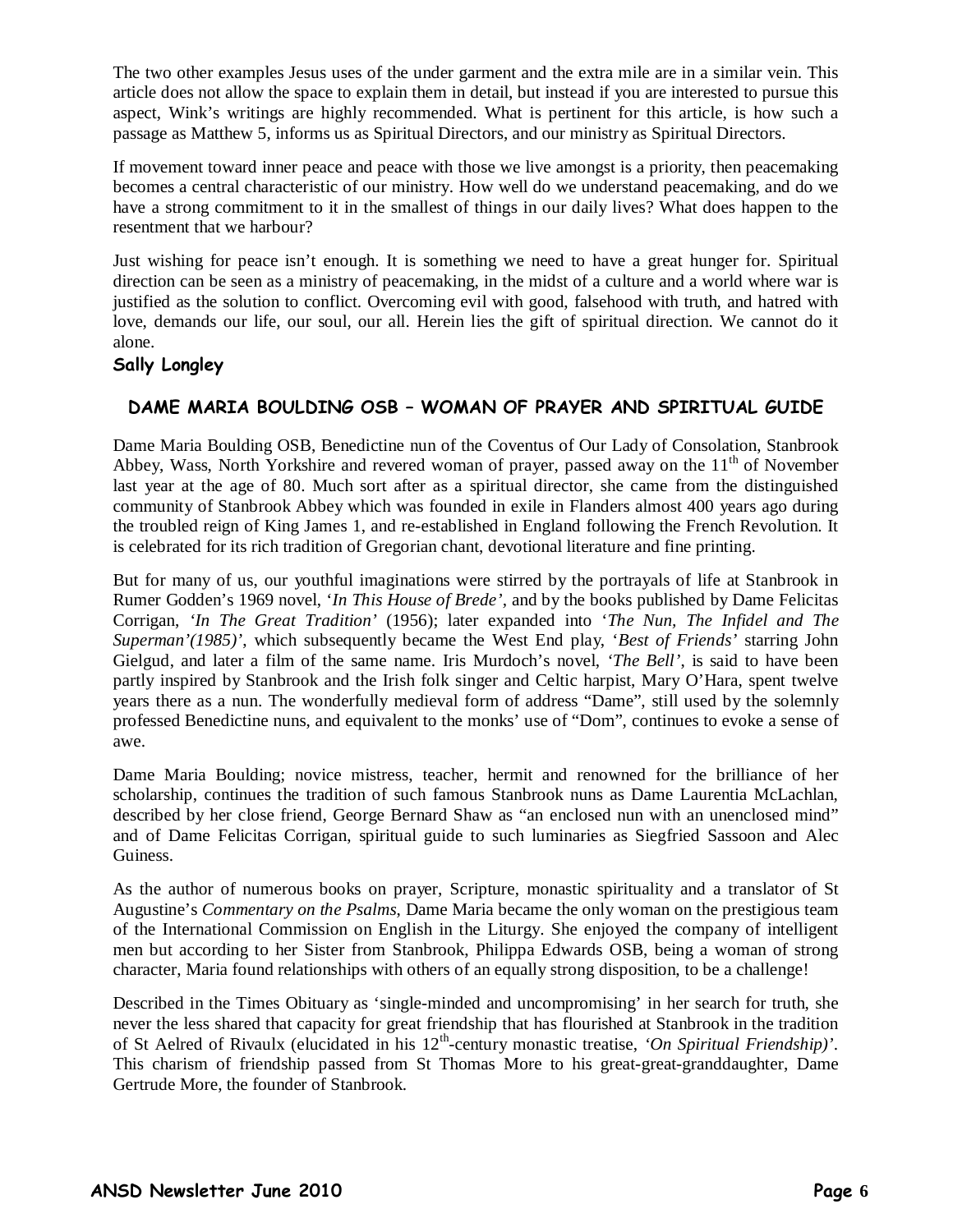That spiritual friendships should flourish in, and beyond, the confined world of the cloister, where conversation with visitors is only possible through a metal grill, often surprises those outside the enclosure. But Stanbrook nuns are famous for their volumes of correspondence with directees seeking guidance far beyond the abbey walls.

The gentle art of cultivating true friendship, this embracing of Christ in the other, is a powerful incentive to prayer and a means of binding together those drawn to the contemplative life. Shortly before her death, on being questioned about the severity of monastic life, Dame Maria said, 'nothing is hard if you are in love'.

Love and prayer are the ways she leads us to God. In '*Marked For Life, Prayer in the Easter Christ',*  she reminds us of the prophet Micah's gentle encouragement to abide by the Lord's request: 'to act justly, to love tenderly and to walk humbly with your God'. (Mic 6.8 JB).

She likens the prayerful journey into God's love to that of human love. There is a 'hiddeness' about both relationships. Of human lovers she says, there is always the mystery of the 'other'. They may know that there are no barriers, that they can be totally open and trusting with each other ... but there is always the 'irreducible otherness' which results in a strange reluctance to speak directly about the love itself, about this 'wonder and glory' that is between them. Perhaps it is just too big and too holy and there is the fear of spoiling or diminishing it. Perhaps they are wise enough to know that they should not analyse their joy.

And prayer is a journey to meet the absolute mysteriousness of God, the mysteriousness of his love for us and his action in us. Like human lovers, as long as thoughts and words help us to meet in a communion of love, we should use them, but a point may be reached where we sense that we can get closer without them. Then real prayer goes on 'like an undercurrent, like something a person sees out of the corner of ... (their) eye, without fully turning to look at it.'

Beneath her words lies a very Benedictine understanding: we pray because we are attracted to God ... and enticed by love.

In 1980, Dame Maria was invited by the Good Samaritan Sisters to lecture in Australia and Japan in honour of the sesqui-millenium of St Benedict's birth and she is still fondly remembered for her 'grace and aplomb' (The Tablet, 28 November 2009). In 1985, a call to greater silence led her to spend 19 years living the eremitical life of a hermit.

After being diagnosed with cancer in 2009, she refused surgery, and calmly faced the inevitable. She continued with her community duties and joyfully received friends from abroad. Four days before she died, though in great pain, she presented her Abbess with the postscript to her last book, '*Easter Journey'*, begun four months previously. It is a series of meditations on her experience of the Resurrection through pain and suffering, (soon to be published by Continuum). On the preceding day she had sung, with a monk friend, the Suscipe and the Regina Coeli with all the Paschal alleluias. Shortly afterwards, she sank into her final sleep on the Feast of St Martin.

### Ann Bergman, Benedictine Oblate of World Community for Christian Meditation

#### **AUSTRALIAN NETWORK FOR SPIRITUAL DIRECTION**

#### **NATIONAL CONFERENCE 2010**

#### **ADELAIDE**

*9 TH July - 12TH July* 

#### **Spiritual Directors – Touching the Art and Heart of Peacemaking**

**Presenter Brendan McKeague**